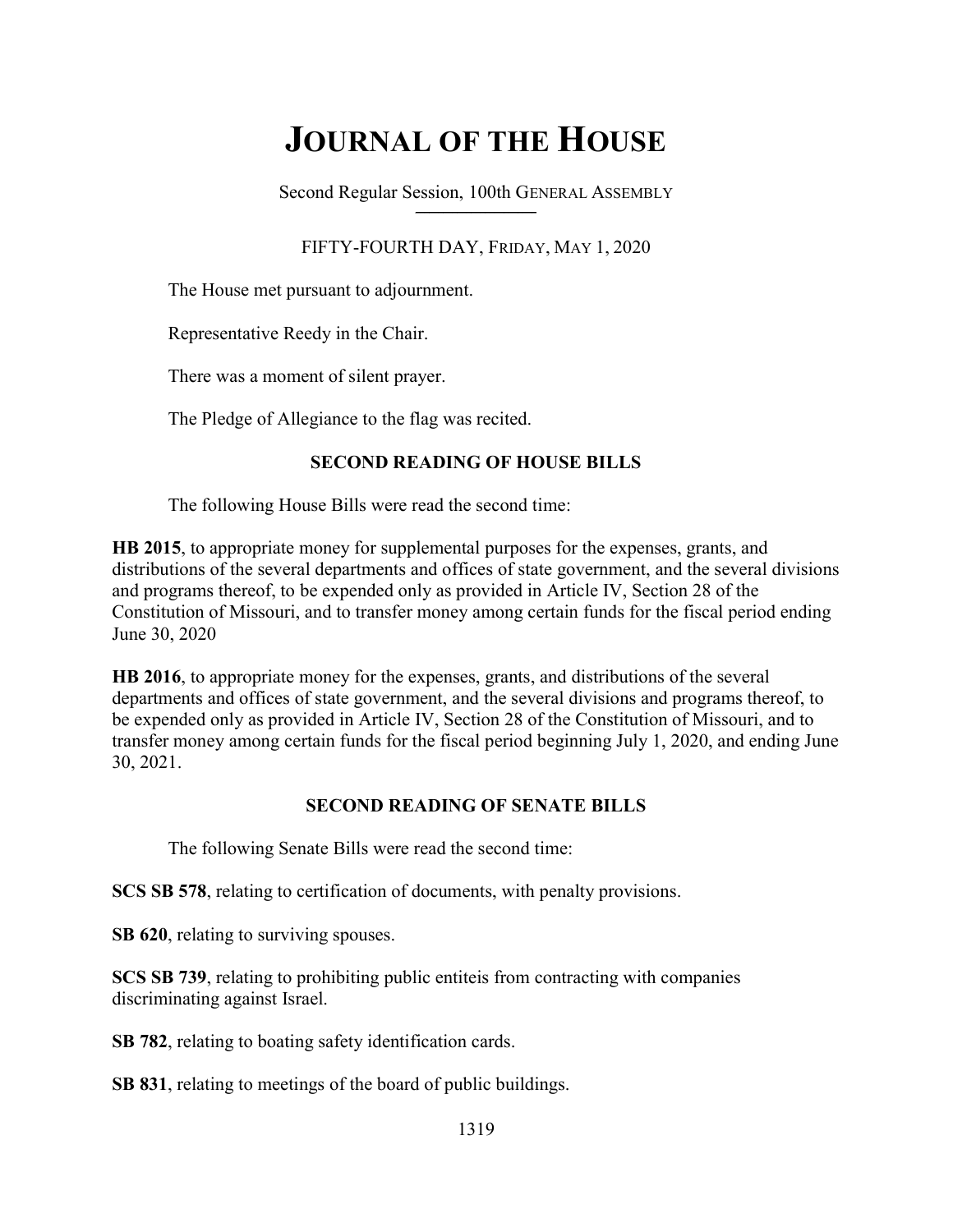SCS SB 852, relating to certain corporations supplying telephone and telecommunications services.

SCS SB 867, relating to special license plates.

SB 913, relating to the peer review process for design professionals.

## PERFECTION OF HOUSE JOINT RESOLUTIONS

HJR 72, HJR 77, HJR 89, HCS HJR 97, HCS HJRs 101 & 76, HCS HJR 102, HJR 78 and HCS HJR 87 were placed on the Informal Calendar.

## PERFECTION OF HOUSE BILLS

HCS HB 2273, HB 2564, HB 1733, HCS HB 1664, HCS HB 1460, HCS HB 2206, HB 1859, HCS HB 1891, HB 2220, HCS HB 1709, HCS HB 2261, HB 1403, HB 2317, HB 1619, HB 1814, HB 1853, HCS HB 1995, HCS HB 2030, HCS HB 2088, HCS HB 2179, HB 1288, HCS HBs 1300 & 1286, HCS HB 2171, HCS HB 1282, HCS HB 1992, HB 2526, HCS HB 2555, HB 2034, HB 1572, HB 1710, HCS#2 HB 1957, HB 2164, HB 1366, HCS HB 1451, HCS HB 1484, HB 1543, HB 1556, HCS HB 1583, HCS HB 1620, HB 1632, HCS HB 1292, HB 1666, HCS HB 1695, HB 1699, HCS HB 1701, HCS HB 1702, HCS HB 1713, HCS HBs 1809 & 1570, HCS HB 1819, HB 1899, HCS HB 1960, HCS HB 1999, HB 2032, HCS HB 2092, HCS HBs 2100 & 1532, HCS HB 2125, HCS HB 2151, HCS HBs 2204 & 2257, HCS HB 1485, HB 2249, HCS HB 2305, HB 2334, HB 2352, HB 1811, HB 1953, HCS HB 1961, HCS HB 2038, HB 1613, as amended, HCS HB 2374 and HCS HB 2216 were placed on the Informal Calendar.

## THIRD READING OF HOUSE CONCURRENT RESOLUTIONS

HCR 59, HCR 61, HCR 71, HCR 60, HCR 74, HCR 83 and HCS HCR 68 were placed on the Informal Calendar.

## THIRD READING OF HOUSE BILLS

HCS HBs 1306 & 2065, HCS HB 2209, HCS HB 1858, HCS HBs 2241 & 2244, HCS HB 2111, HCS HB 2315, HCS HB 1335, HB 1342, HCS HB 1442, HB 1483, HB 1736, HB 1596, HB 1654 and HCS HB 1808 were placed on the Informal Calendar.

## THIRD READING OF SENATE BILLS

HCS SCS SB 599, HCS SS SB 600, HCS SCS SB 662, HCS SCS SB 725, HCS SS SB 618 and HCS SCS SB 653 were placed on the Informal Calendar.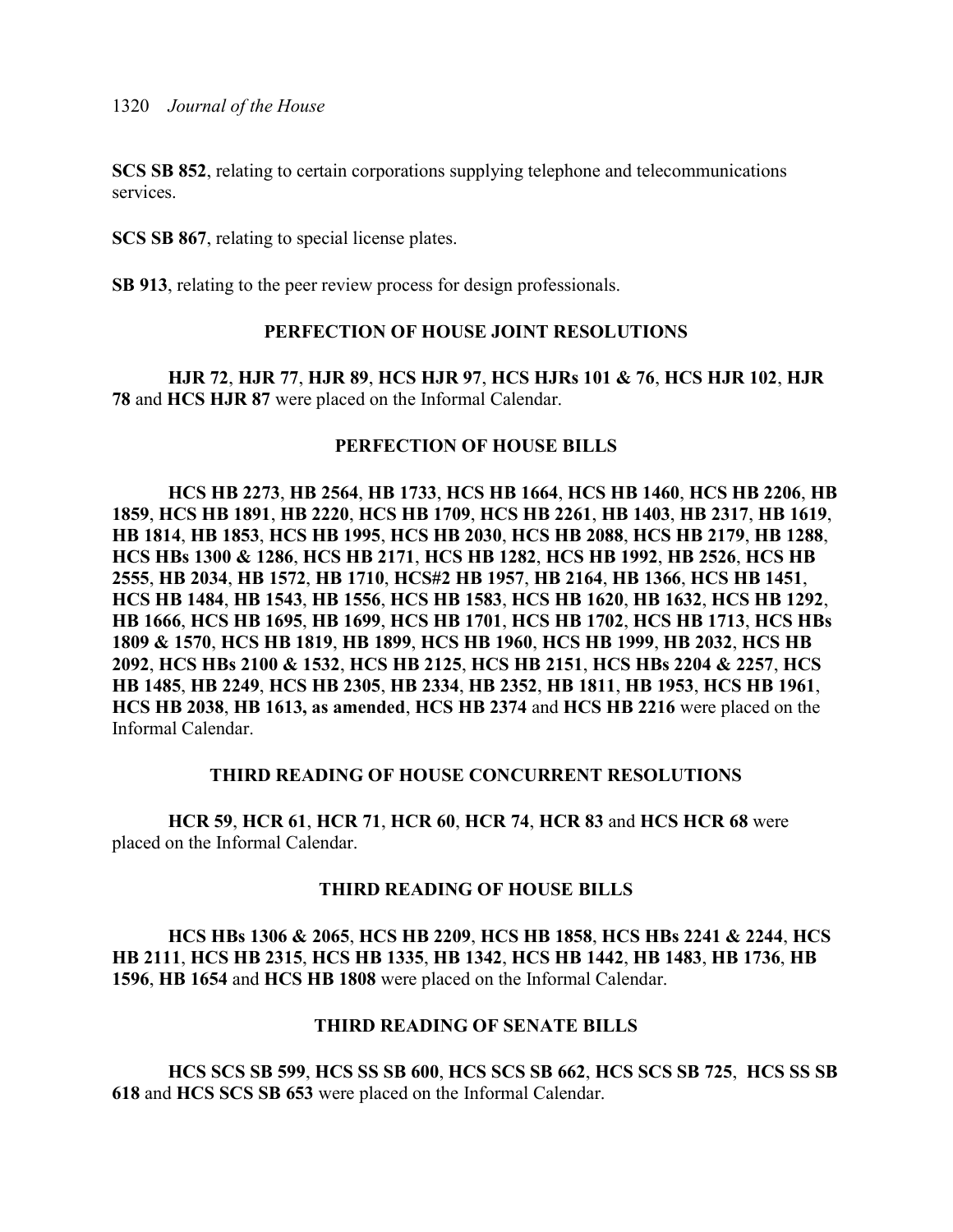#### REFERRAL OF HOUSE BILLS

The following House Bills were referred to the Committee indicated:

HB 2015 - Budget HB 2016 - Budget

#### REFERRAL OF SENATE BILLS

The following Senate Bills were referred to the Committee indicated:

SCS SB 578 - Judiciary SB 620 - General Laws SCS SB 739 - General Laws SB 782 - Transportation SB 831 - Corrections and Public Institutions SCS SB 852 - Utilities SCS SB 867 - Transportation SB 913 - Professional Registration and Licensing

#### COMMITTEE REPORTS

#### Committee on Elementary and Secondary Education, Chairman Basye reporting:

 Mr. Speaker: Your Committee on Elementary and Secondary Education, to which was referred SS SCS SB 528, begs leave to report it has examined the same and recommends that it Do Pass with House Committee Substitute, and pursuant to Rule 24(25)(b) be referred to the Committee on Rules - Administrative Oversight by the following vote:

Ayes (9): Bailey, Baker, Bangert, Basye, Eslinger, O'Donnell, Schroer, Stacy and Swan

Noes (5): Brown (70), Christofanelli, Dogan, Morgan and Proudie

Absent (0)

#### Committee on General Laws, Chairman Plocher reporting:

Mr. Speaker: Your Committee on General Laws, to which was referred SS#3 SJR 38, begs leave to report it has examined the same and recommends that it Do Pass, and pursuant to Rule 24(25)(c) be referred to the Committee on Rules - Legislative Oversight by the following vote:

Ayes (9): Basye, Coleman (97), Fitzwater, Hicks, Patterson, Plocher, Schroer, Shawan and Taylor

Noes (4): Carpenter, McCreery, Merideth and Rogers

Absent (0)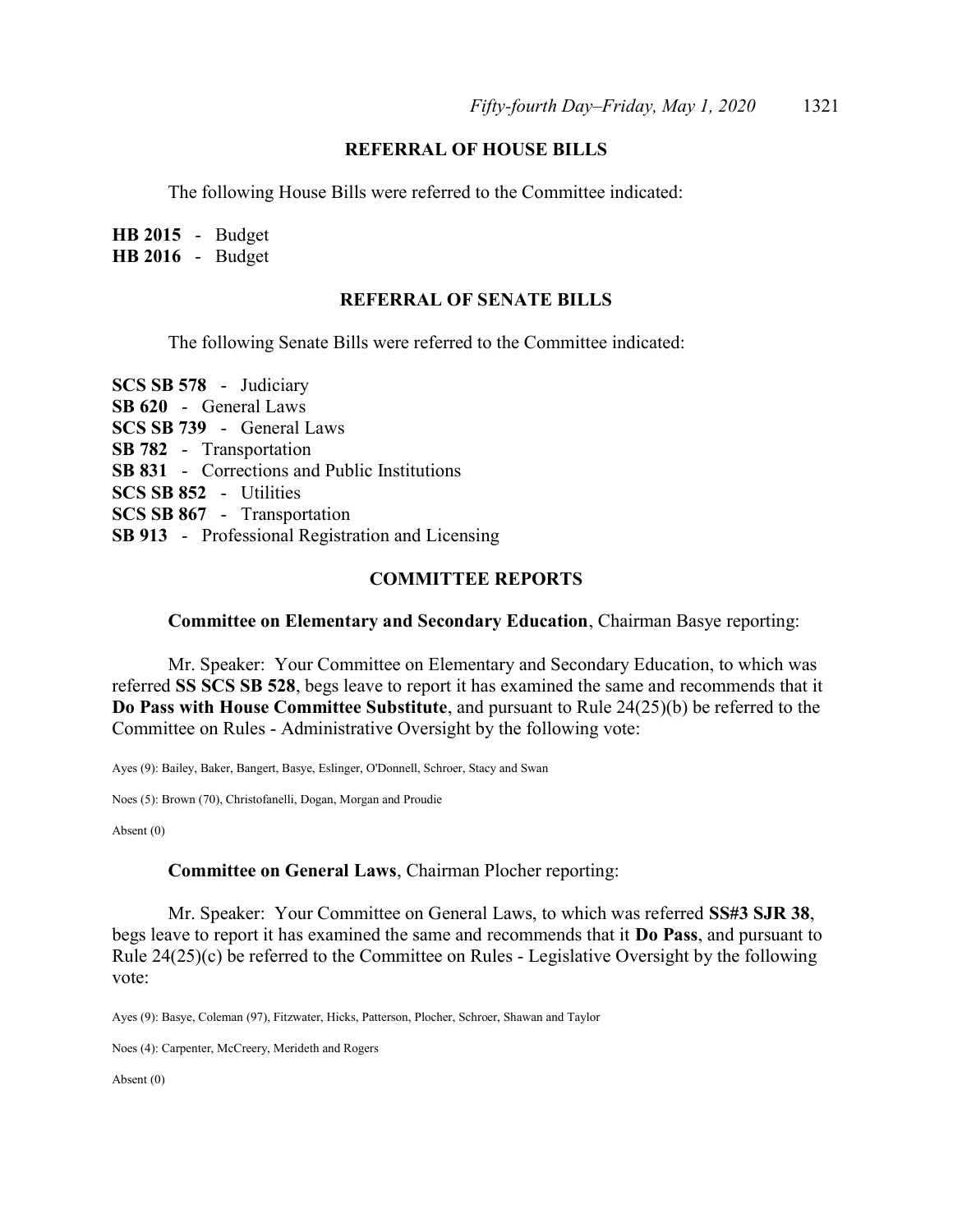#### 1322 Journal of the House

Special Committee on Regulatory Oversight and Reform, Chairman Hicks reporting:

 Mr. Speaker: Your Special Committee on Regulatory Oversight and Reform, to which was referred SS#2 SCS SB 523, begs leave to report it has examined the same and recommends that it Do Pass with House Committee Substitute, and pursuant to Rule 24(25)(b) be referred to the Committee on Rules - Administrative Oversight by the following vote:

Ayes (6): Anderson, Bailey, Hicks, Houx, O'Donnell and Washington

Noes (1): Baringer

Absent (0)

 Mr. Speaker: Your Special Committee on Regulatory Oversight and Reform, to which was referred SB 544, begs leave to report it has examined the same and recommends that it Do Pass with House Committee Substitute, and pursuant to Rule 24(25)(b) be referred to the Committee on Rules - Administrative Oversight by the following vote:

Ayes (6): Anderson, Bailey, Hicks, Houx, O'Donnell and Washington

Noes (1): Baringer

Absent (0)

 Mr. Speaker: Your Special Committee on Regulatory Oversight and Reform, to which was referred SS SB 580, begs leave to report it has examined the same and recommends that it Do Pass with House Committee Substitute, and pursuant to Rule 24(25)(b) be referred to the Committee on Rules - Administrative Oversight by the following vote:

Ayes (6): Anderson, Bailey, Hicks, Houx, O'Donnell and Washington

Noes (1): Baringer

Absent (0)

 Mr. Speaker: Your Special Committee on Regulatory Oversight and Reform, to which was referred SS SCS SB 594, begs leave to report it has examined the same and recommends that it Do Pass with House Committee Substitute, and pursuant to Rule 24(25)(b) be referred to the Committee on Rules - Administrative Oversight by the following vote:

Ayes (7): Anderson, Bailey, Baringer, Hicks, Houx, O'Donnell and Washington

Noes (0)

Absent (0)

 Mr. Speaker: Your Special Committee on Regulatory Oversight and Reform, to which was referred SCS SBs  $673 \& 560$ , begs leave to report it has examined the same and recommends that it Do Pass with House Committee Substitute, and pursuant to Rule 24(25)(b) be referred to the Committee on Rules - Administrative Oversight by the following vote: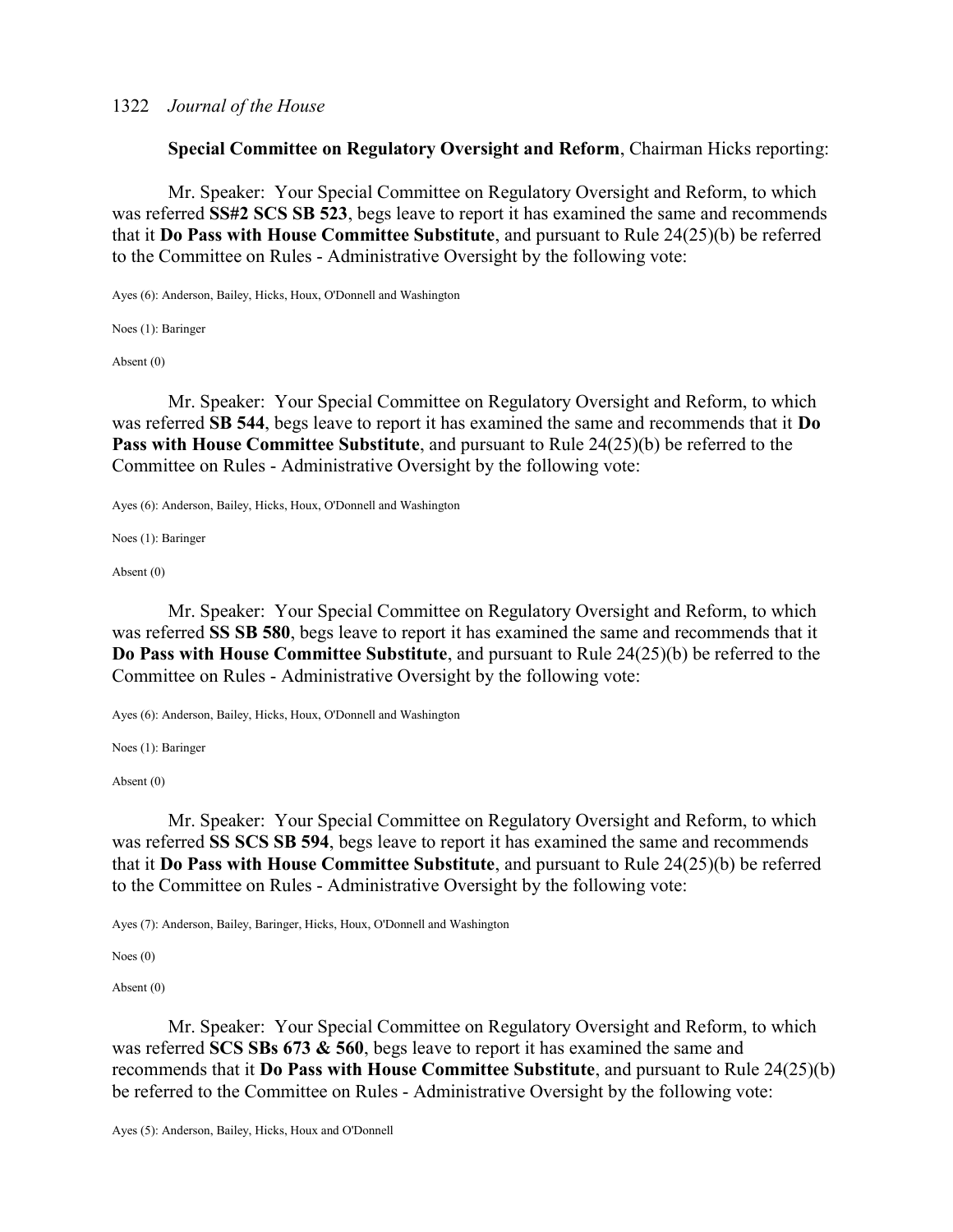Noes (2): Baringer and Washington

Absent (0)

 Mr. Speaker: Your Special Committee on Regulatory Oversight and Reform, to which was referred SB 686, begs leave to report it has examined the same and recommends that it Do Pass with House Committee Substitute, and pursuant to Rule 24(25)(b) be referred to the Committee on Rules - Administrative Oversight by the following vote:

Ayes (5): Anderson, Bailey, Hicks, Houx and O'Donnell

Noes (2): Baringer and Washington

Absent (0)

 Mr. Speaker: Your Special Committee on Regulatory Oversight and Reform, to which was referred SB 774, begs leave to report it has examined the same and recommends that it Do Pass with House Committee Substitute, and pursuant to Rule 24(25)(b) be referred to the Committee on Rules - Administrative Oversight by the following vote:

Ayes (7): Anderson, Bailey, Baringer, Hicks, Houx, O'Donnell and Washington

Noes (0)

Absent (0)

 The following members' presence was noted: Aldridge, Allred, Anderson, Andrews, Appelbaum, Baker, Bangert, Baringer, Barnes, Basye, Billington, Black (137), Bland Manlove, Bondon, Bosley, Bromley, Brown (27), Busick, Chappelle-Nadal, Chipman, Clemens, Coleman (32), Cupps, Deaton, DeGroot, Dogan, Dohrman, Eggleston, Evans, Falkner, Fishel, Fitzwater, Francis, Gray, Green, Gregory, Griffith, Haden, Hudson, Hurst, Kelley (127), Kendrick, Kidd, Kolkmeyer, Lavender, Lynch, Mackey, Mayhew, McDaniel, McGaugh, Mitten, Moon, Morris (140), Mosley, Muntzel, Murphy, O'Donnell, Person, Pike, Pogue, Porter, Price, Proudie, Razer, Reedy, Remole, Richey, Roberts (161), Roberts (77), Rogers, Ruth, Schnelting, Schroer, Sharp (36), Sharpe (4), Shaul (113), Shawan, Simmons, Spencer, Stacy, Stevens (46), Tate, Taylor, Toalson Reisch, Trent, Veit, Vescovo, Washington, Wiemann, Wilson, Windham, Wood, and Young.

#### ADJOURNMENT

 On motion of Representative Reedy, the House adjourned until 12:00 p.m., Monday, May 4, 2020.

#### COMMITTEE HEARINGS

**BUDGET** Monday, May 4, 2020, 11:00 AM, House Chamber. Public hearing will be held: HB 2015, HB 2016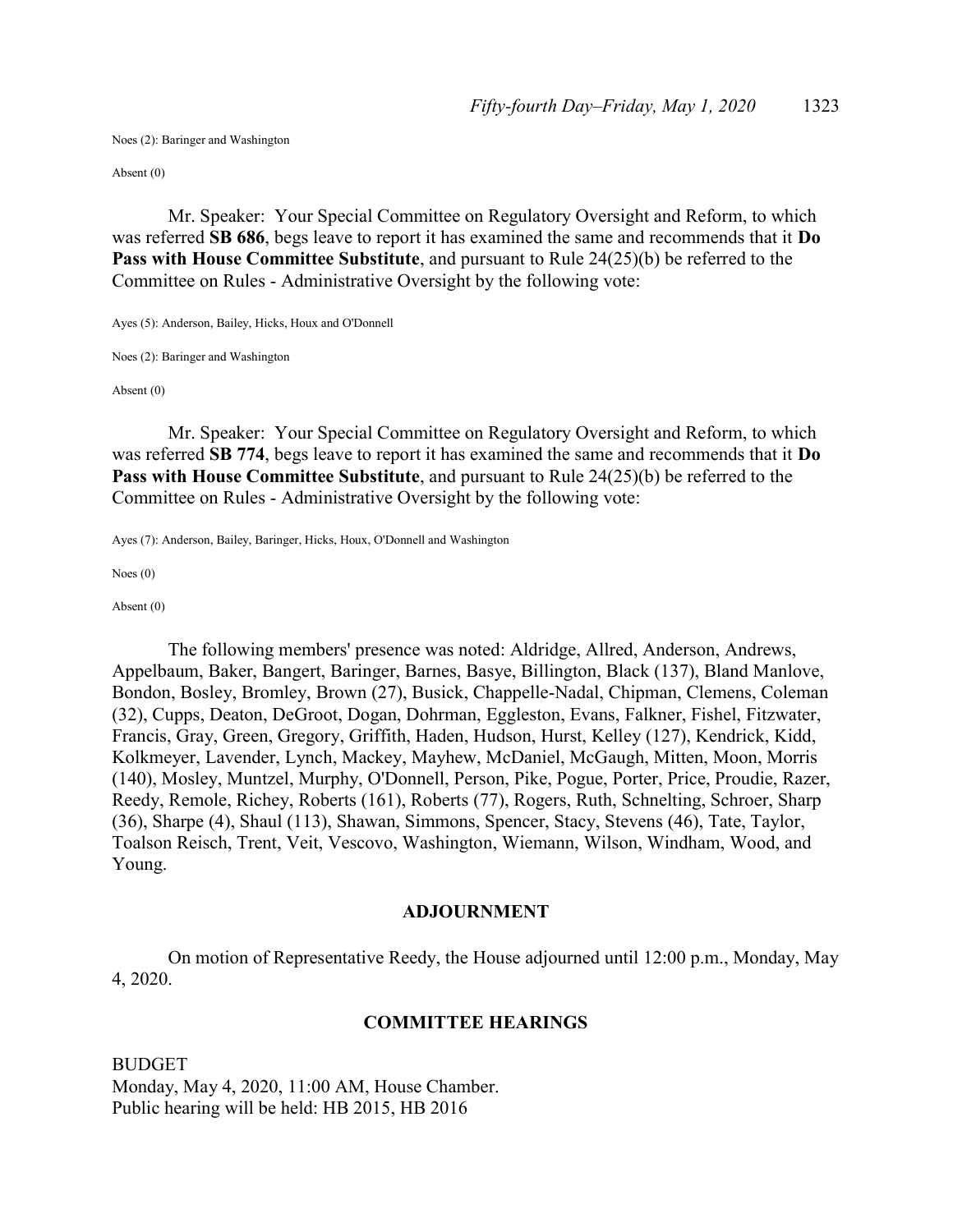## 1324 Journal of the House

Executive session will be held: HB 2015, HB 2016 Executive session may be held on any matter referred to the committee. Guest seating will be available in the upper gallery located on the 4<sup>th</sup> floor. Live streaming will also be available online at www.house.mo.gov.

FINANCIAL INSTITUTIONS Tuesday, May 5, 2020, 9:00 AM, House Hearing Room 3. Public hearing will be held: SB 553, SB 669 Executive session will be held: SB 553, SB 669 Executive session may be held on any matter referred to the committee.

FISCAL REVIEW Monday, May 4, 2020, 11:30 AM, House Hearing Room 7. Executive session will be held: SS SCS HB 1768, HCS SS SB 600, HCS SCS SB 662, HCS SCS SB 725, HCS SS SB 618, HCS SCS SB 653 Executive session may be held on any matter referred to the committee.

INSURANCE POLICY Monday, May 4, 2020, 6:00 PM, House Hearing Room 3. Public hearing will be held: SB 551 Executive session will be held: SB 551 Executive session may be held on any matter referred to the committee.

RULES - ADMINISTRATIVE OVERSIGHT Monday, May 4, 2020, 4:00 PM, House Hearing Room 3. Executive session will be held: HB 1742, HB 1691, HCS HB 1765, HCS SB 544, HCS SCS SBs 673 & 560, HCS SS#2 SCS SB 523, HCS SB 686, HCS SS SCS SB 594, HCS SB 774, HCS SS SB 580 Executive session may be held on any matter referred to the committee.

RULES - LEGISLATIVE OVERSIGHT Monday, May 4, 2020, 11:00 AM, House Hearing Room 7. Executive session will be held: HCS SB 676, HCS HB 2412, HCS HB 1522 Executive session may be held on any matter referred to the committee.

SPECIAL COMMITTEE ON REGULATORY OVERSIGHT AND REFORM Monday, May 4, 2020, 10:00 AM, House Hearing Room 3. Public hearing will be held: SS SCS SB 570, SB 587 Executive session will be held: SS SCS SB 570, SB 587 Executive session may be held on any matter referred to the committee.

#### VETERANS

Monday, May 4, 2020, 5:00 PM, House Hearing Room 3. Public hearing will be held: HB 1766, SS SCS SB 718, SCR 32 Executive session will be held: HB 1510, SB 656, HB 1766, SS SCS SB 718, SCR 32 Executive session may be held on any matter referred to the committee.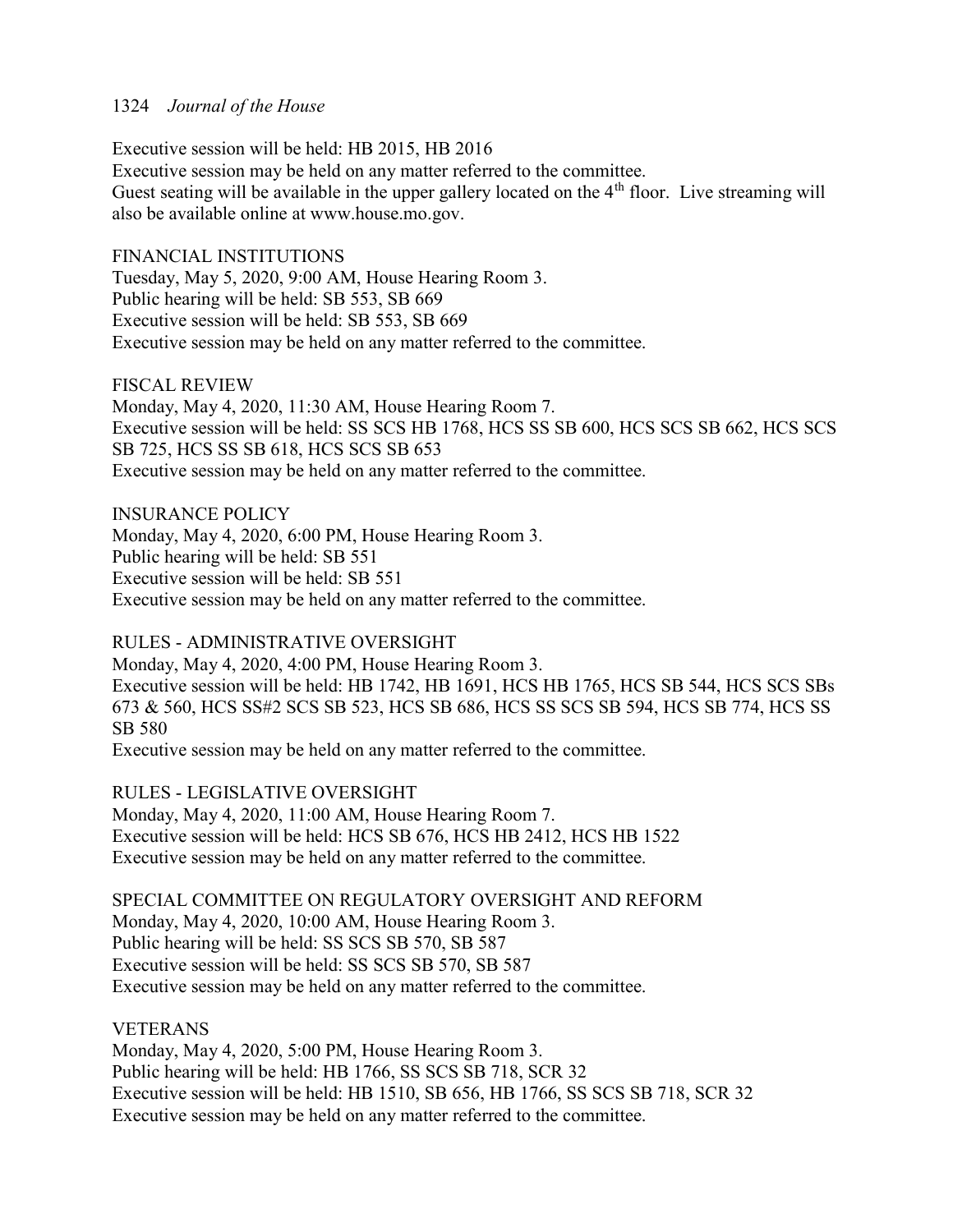#### HOUSE CALENDAR

#### FIFTY-FIFTH DAY, MONDAY, MAY 4, 2020

### HOUSE JOINT RESOLUTIONS FOR PERFECTION - INFORMAL

HJR 72 - Basye HJR 77 - Eggleston HJR 89 - Lynch HCS HJR 97 - Eggleston HCS HJRs 101 & 76 - Plocher HCS HJR 102 - Simmons HJR 78 - Eggleston HCS HJR 87 - Miller

## HOUSE BILLS FOR PERFECTION - APPROPRIATIONS

HCS HB 2017 - Smith HCS HB 2018 - Smith HCS HB 2019 - Smith

#### HOUSE BILLS FOR PERFECTION - INFORMAL

HCS HB 2273 - Deaton HB 2564 - Taylor HB 1733 - Christofanelli HCS HB 1664 - Richey HCS HB 1460 - Shaul (113) HCS HB 2206 - Bondon HB 1859 - Riggs HCS HB 1891 - Schroer HB 2220 - Dohrman HCS HB 1709 - Eggleston HCS HB 2261 - Patterson HB 1403 - Hudson HB 2317 - Christofanelli HB 1619 - Porter HB 1814 - McGaugh HB 1853 - Dohrman HCS HB 1995 - Morris (140) HCS HB 2030 - Houx HCS HB 2088 - Shaul (113) HCS HB 2179 - Rehder HB 1288 - Pike HCS HBs 1300 & 1286 - Dinkins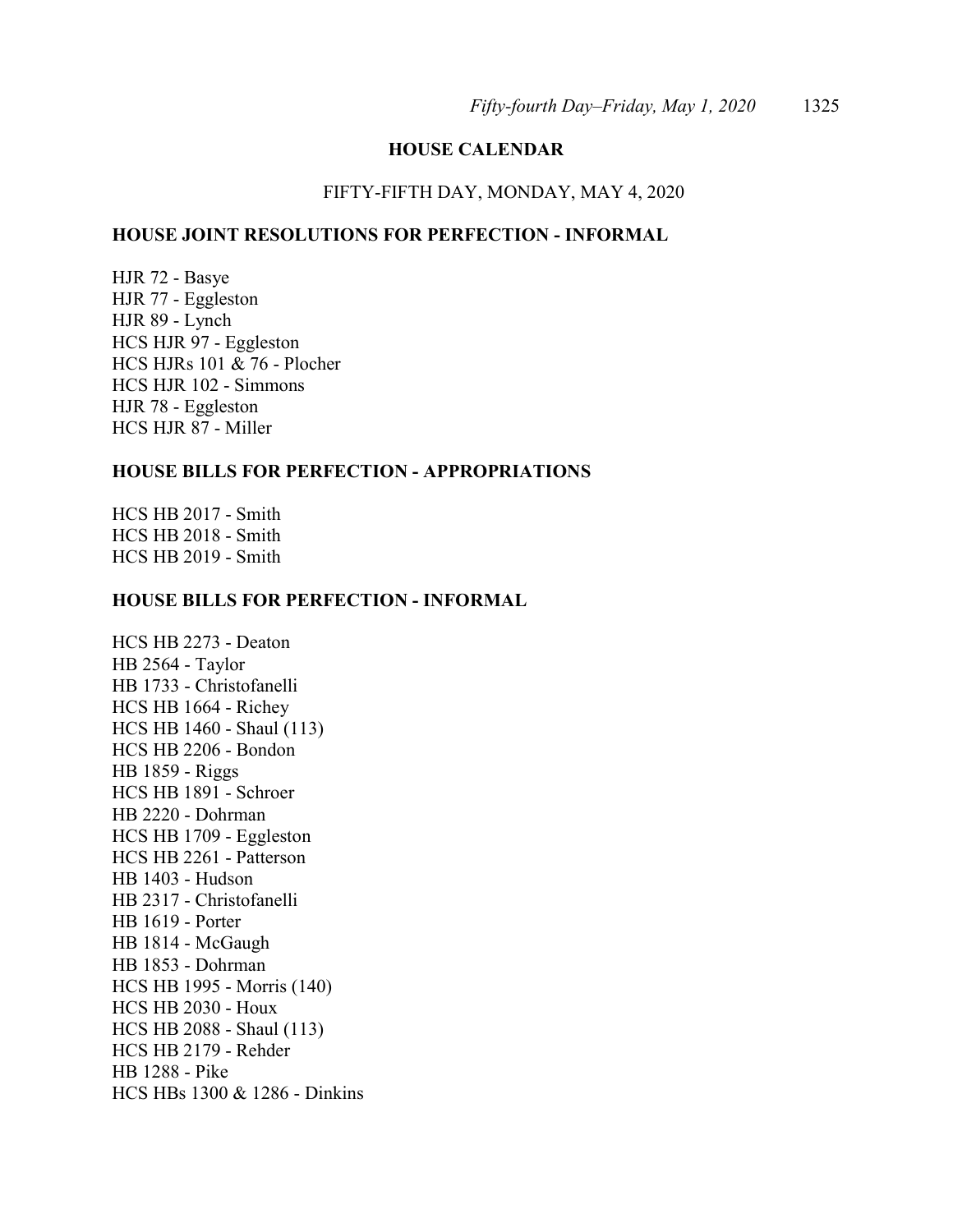HCS HB 2171 - Helms HCS HB 1282 - Justus HCS HB 1992 - Kidd HB 2526 - Haffner HCS HB 2555 - Deaton HB 2034 - Hannegan HB 1572 - Barnes HB 1710 - Eggleston HCS#2 HB 1957 - Eggleston HB 2164 - Ross HB 1366 - Ellebracht HCS HB 1451 - Schroer HCS HB 1484 - Rehder HB 1543 - Black (137) HB 1556 - Reedy HCS HB 1583 - Haden HCS HB 1620 - Shawan HB 1632 - Porter HCS HB 1292 - Dinkins HB 1666 - Stevens (46) HCS HB 1695 - Black (137) HB 1699 - Knight HCS HB 1701 - Reedy HCS HB 1702 - O'Donnell HCS HB 1713 - Griffith HCS Hbs 1809 & 1570 - Pollitt (52) HCS HB 1819 - Wood HB 1899 - Henderson HCS HB 1960 - Coleman (97) HCS HB 1999 - Black (7) HB 2032 - Ruth HCS HB 2092 - Bondon HCS HBs 2100 & 1532 - Knight HCS HB 2125 - Dinkins HCS HB 2151 - Swan HCS HBs 2204 & 2257 - Bondon HCS HB 1485 - Rehder HB 2249 - Basye HCS HB 2305 - Ruth HB 2334 - Ruth HB 2352 - Aldridge HB 1811 - Simmons HB 1953 - Trent HCS HB 1961 - Schroer HCS HB 2038 - Patterson HB 1613, as amended - Coleman (097)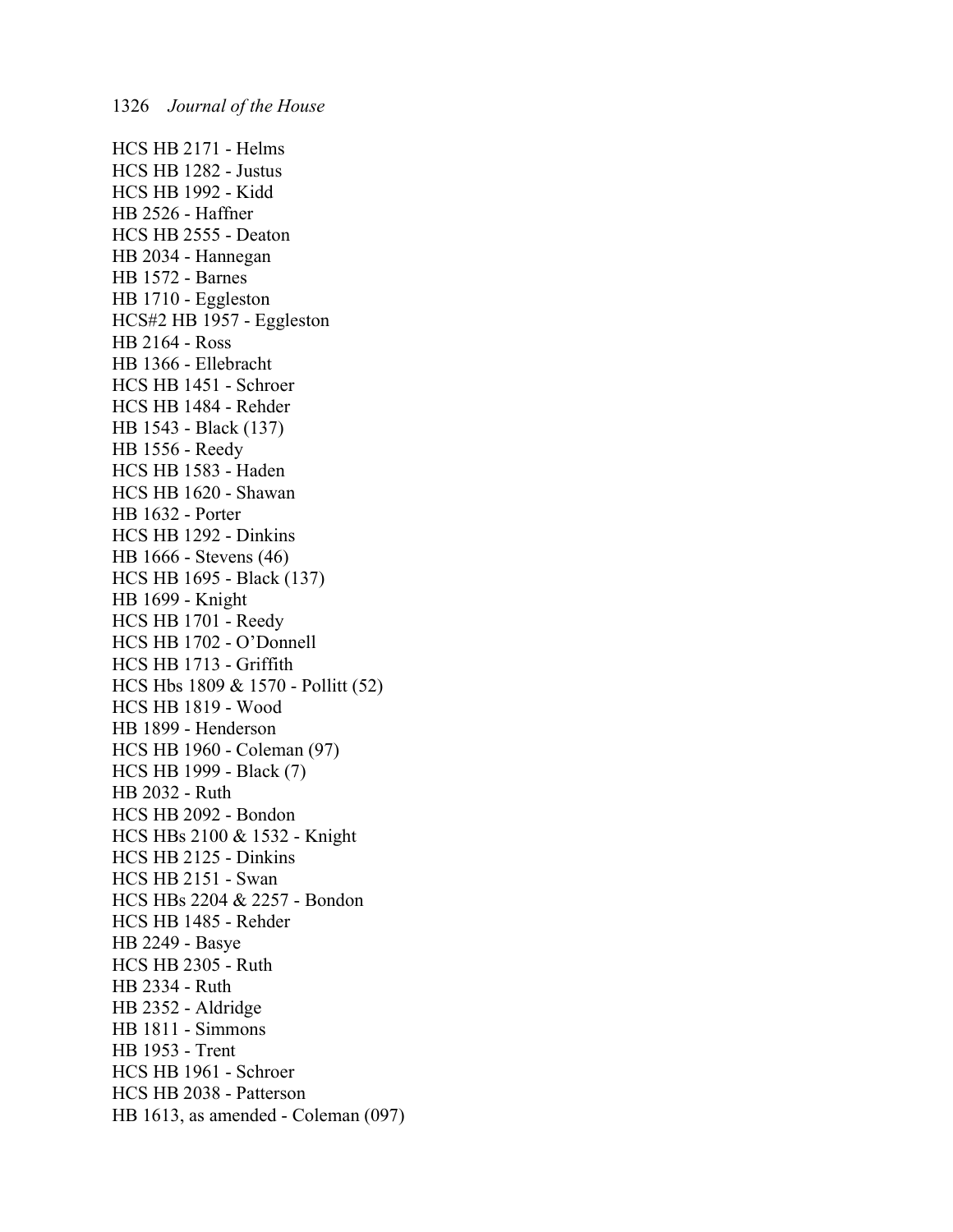HCS HB 2374 - Vescovo HCS HB 2216 - Coleman (097)

#### HOUSE CONCURRENT RESOLUTIONS FOR THIRD READING - INFORMAL

HCR 59 - Chipman HCR 61 - Love HCR 71 - Sommer HCR 60 - Griffith HCR 74 - Roberts (077) HCR 83 - Gannon HCS HCR 68 - Justus

#### HOUSE BILLS FOR THIRD READING - INFORMAL

HCS Hbs 1306 & 2065 - Neely HCS HB 2209 - Schnelting HCS HB 1858 - Haffner HCS HBs 2241 & 2244 - Gregory HCS HB 2111 - Anderson HCS HB 2315, E.C. - Wright HCS HB 1335 - Kelley (127) HB 1342 - Roberts (161) HCS HB 1442 - Helms HB 1483, (Fiscal Review 3/12/20) - Rehder HB 1736, (Fiscal Review 3/12/20) - Plocher HB 1596 - Trent HB 1654 - Sommer HCS HB 1808 - Wood

#### HOUSE BILLS FOR THIRD READING - CONSENT

HB 1935 - Miller HB 1916 - Busick HB 1270 - Unsicker HB 1998 - Morse (151) HB 2095 - Shawan HB 2098 - Kolkmeyer HCS HB 2202 - Shields HB 2300 - Coleman (032) HB 2415 - Kolkmeyer

#### SENATE BILLS FOR THIRD READING - INFORMAL

HCS SCS SB 599, (Fiscal Review 3/16/20) - Bondon HCS SS SB 600, (Fiscal Review 4/30/20) - Schroer